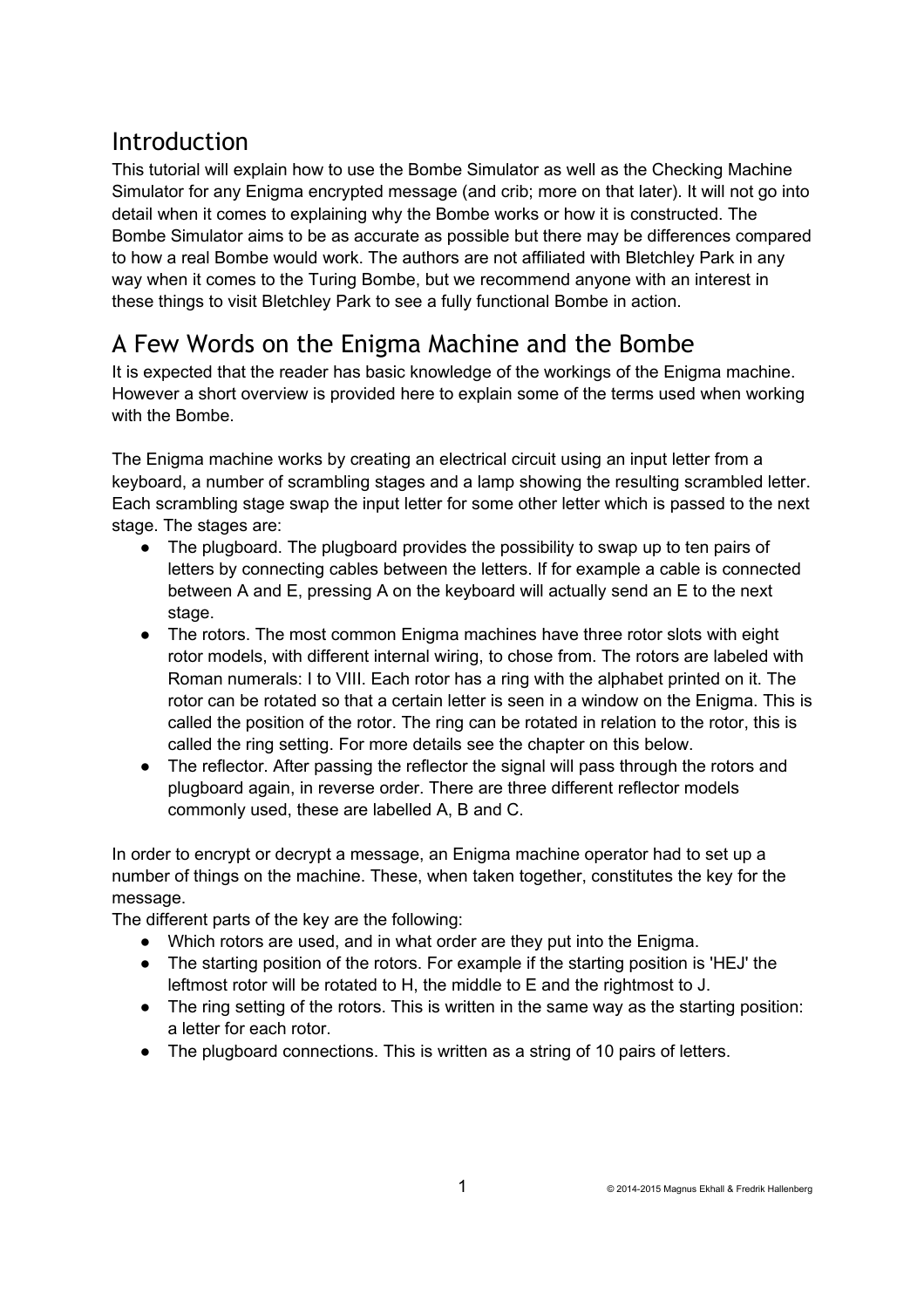Assuming that we use a three rotor Enigma with eight available rotors to select from and must use ten cables to interconnect twenty letters on the plugboard, the keyspace will look like this:

Number of possible ways to select rotors and rotor order: 336 Number of possible ring settings: 17,576 Number of possible rotor starting positions: 17,576 Number of ways to connect 10 cables in the plugboard: 150,738,274,937,250

Clearly, the largest contribution to the key space is the plugboard, by far.

The purpose of the Bombe machine is to aid in finding the key used for a specific message, in particular it will help with the plugboard settings. The machine can be seen as a number of simplified Enigma machines connected in a way the will allow it to rule out many impossible plugboard settings and provide the remaining, potentially correct, settings to the user for further analysis. The Bombe can search through all 17,576 rotor starting positions but rotor order and types needs to be tested manually.

#### More details about rotors and drums

For every key press on the Enigma the rightmost rotor will move one step, when it reaches a certain position it will trigger the middle rotor to move one step. This is called a turnover. In the same way the middle rotor will make the leftmost rotor move. A piece of metal called a "notch" on the rotors will trigger the mechanism that rotates the next rotor. Usually there is only one notch on a rotor, so that it will trigger one turnover per revolution, but some rotors have two notches.

The ring setting on the Enigma rotors does not change the actual scrambling carried out by that rotor. The wiring inside a rotor is always the same for that specific rotor. The ring setting only changes at which position the rotor scrambles one letter to another. This means that a rotor with its ring set to A, in the position A is equivalent to the same rotor with the ring set to B and the position set to B, except that the turnover position will move one step as the notch is fixed. We will see later how the turnover positions can affect the Bombe process.

The Bombe uses drums that scrambles letters in the same way as the Enigma rotors. However they don't have a notch or a ring setting. There is still a turnover but it always happens on the "A" position of the drums. The drums are recognised by a distinctive colour, each colour corresponds to one of the Enigma rotors, I to VIII. The drums have similar wiring as their Enigma counterparts but there are differences. Probably by mistake, drums I, II, III, VI, VII and VIII on the Bombe are one letter ahead of the corresponding Enigma rotors. Drum IV is two steps ahead, and rotor V is three steps ahead.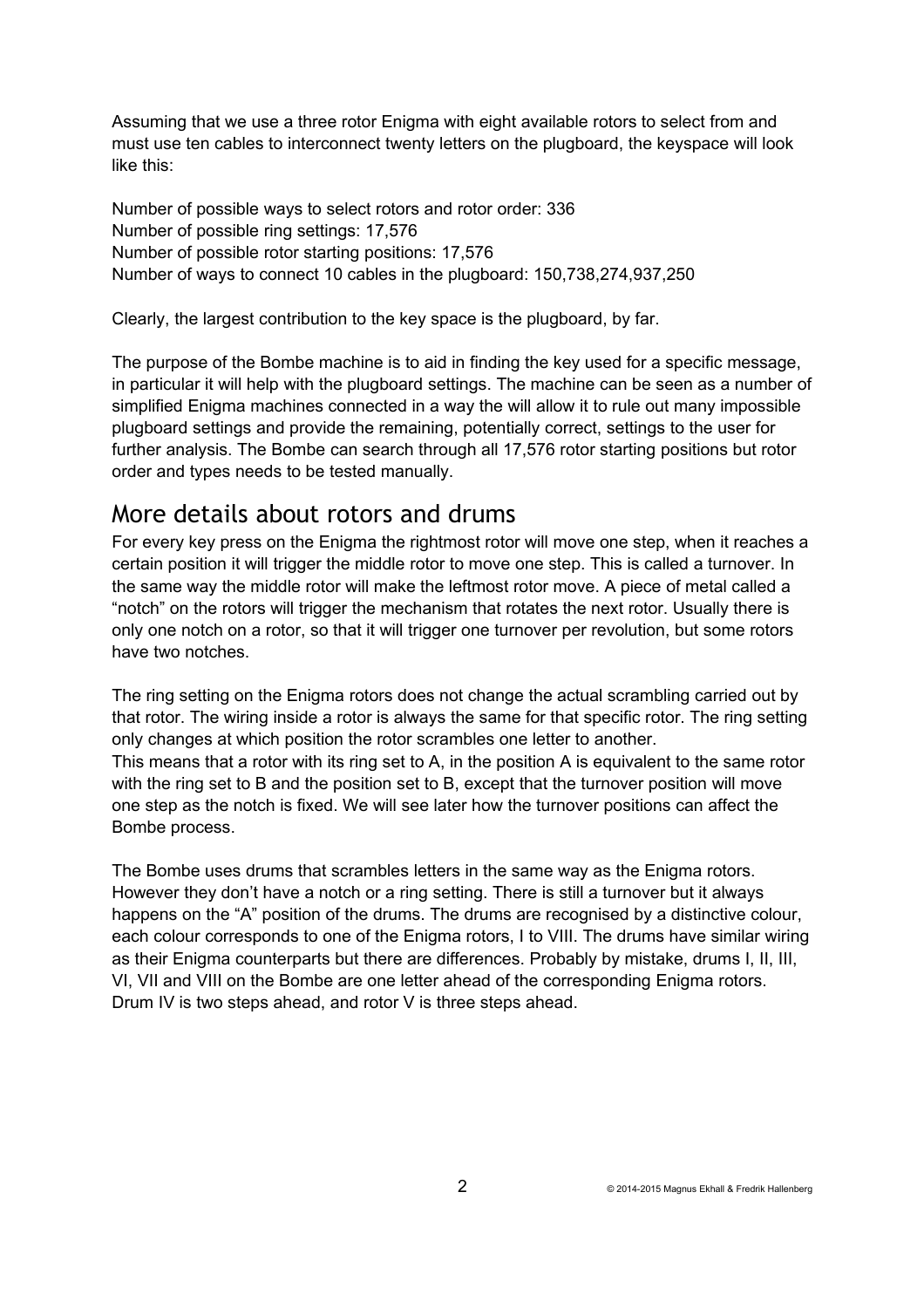### Anatomy of the Bombe

The front of the Bombe has 36 drum banks organised in three rows of 12 drum banks per row. A drum bank consists of three drums representing the three rotors of an Enigma machine. The top drum corresponds to the slow leftmost rotor of the Enigma machine, and the bottom drum to the rightmost rotor. Note that a drum bank is not equivalent to a complete Enigma machine, just the rotor scrambler part, including the reflector.

There are three sets of control logic on the Bombe. These are referred to as chains. The three chains provides the operator with the option of running three different messages or setups at once given that the number of drum banks needed for each set-up is not higher than 12.

On the front are also three indicator drums which are used to read part of the possible solution once the Bombe stops. There is also a start and a stop button to control the motorised mechanics.

The reflector of the Enigma machine is implemented as a panel connector on one side of the Bombe. There are three panel connectors, one for each of the 12 sets of drum banks.

On the back of the Bombe there is a number of 26-pole jacks. Cables with 26 conductors (one conductor for each letter in the alphabets) are used to connect the jacks in different ways depending on the analysis of the encrypted message, described below. There are special jacks used to inject a test current into the system as well as display the result.

The other short side of the Bombe has a number of switches used to select on which lead of the 26-pole jack (which letter) to inject a current into the system. There are also some switches for controlling the stepping mechanism (called carry) of the drums on the front. Finally there is a 'letter box' type display which will, once the Bombe stops, indicate which letter is the possible solution for the message currently set up on the Bombe. A lever to the left of the letter box display is used to re-start the Bombe once it has automatically stopped.

### Making a Menu From a Crib

The first step of trying to retrieve the key used to encrypt a message is to create a diagram called a menu. From the menu it is possible to see if the message is likely to be successfully processed on the Bombe. The menu also tells us how to connect the cables on the back of the Bombe for the message in question.

To create a menu we need a piece of the clear text corresponding to a part of the encrypted message. This is called a crib. The analysts at Bletchley Park knew that many messages contained stereotyped phrases, this made it possible to guess the crib. Another fact that helped is that an Enigma machine cannot encrypt a character to itself, so in many cases it could immediately be seen if a stereotyped phrase or word was not present at a specific position in an encrypted Enigma message. If they were able to find the key for a single message received during a day they would be able to read all the messages received during that day, since the same key was used for all messages of a day for a given Enigma network.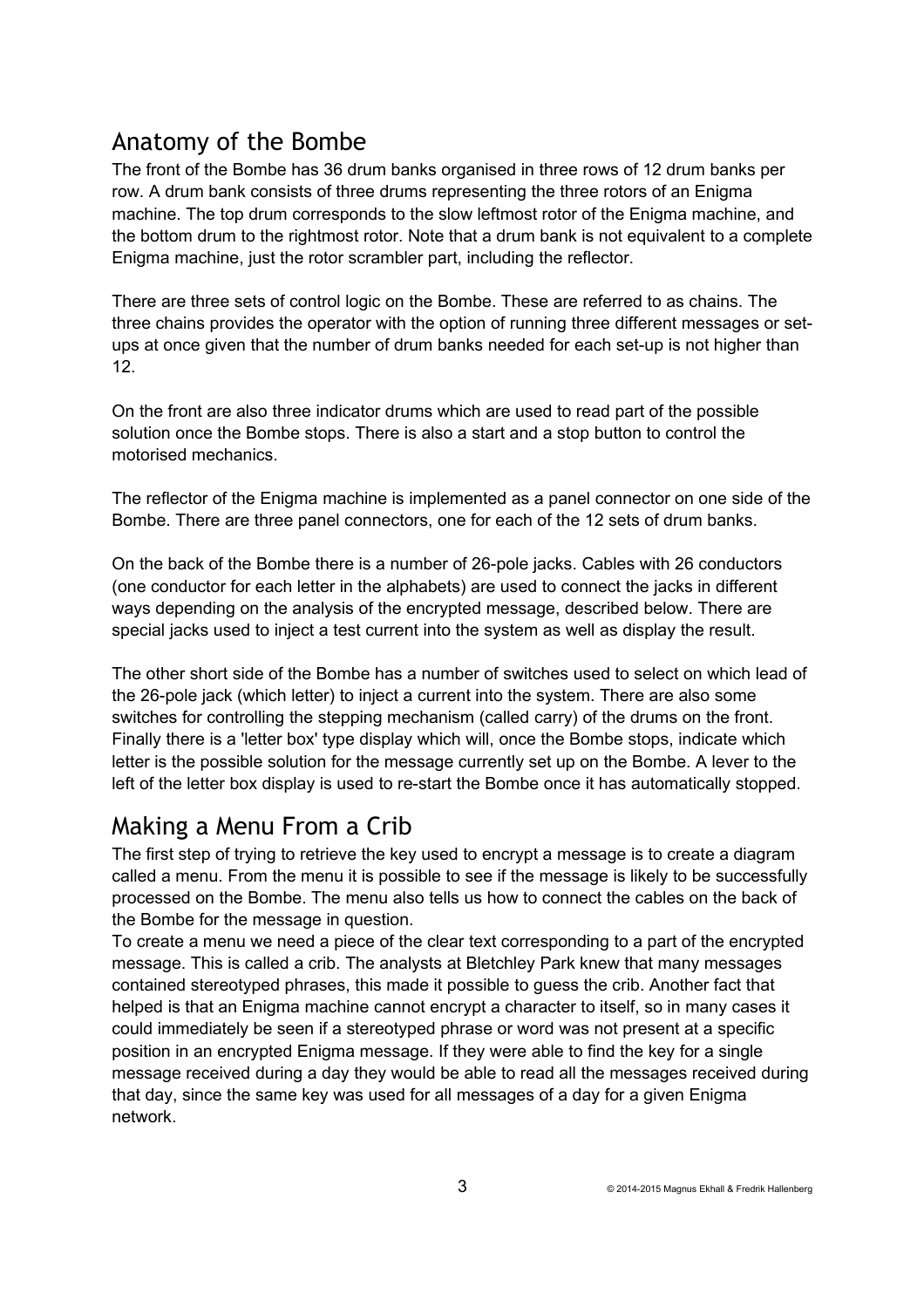| As an example of how to create a menu we use the following crib: |  |  |  |  |  |  |  |  |
|------------------------------------------------------------------|--|--|--|--|--|--|--|--|
|------------------------------------------------------------------|--|--|--|--|--|--|--|--|

| Letter Number   1 |   | $\sim$ | ⊋ |               | $\sqrt{2}$ | 6 | $\overline{ }$ | 8         | $\Omega$       |   |   |              |   |              |   | 11011112113114115116 |
|-------------------|---|--------|---|---------------|------------|---|----------------|-----------|----------------|---|---|--------------|---|--------------|---|----------------------|
| Clear             | W | Ε      | m | $^{\text{m}}$ | E          | R |                |           | $\mathbb{R}$   | Η | Е | $\mathbb{R}$ | S | Α            | G |                      |
| Cipher            | S | N      | М | K             | G          | G | $\mathbf{C}$   | <b>TT</b> | $\overline{7}$ | Ζ |   | G            | Α | $\mathbb{R}$ |   |                      |

*WETTERVORHERSAGE* is the clear text and means "weather forecast" in German.

We then draw a graph where links are added between a scrambled character and its clear counterpart.



The aim is to have one connected graph with as many loops as possible. If a menu does not contain enough letters and/or loops there will be many false stops of the Bombe meaning that there will be a lot of work until we can determine the correct key.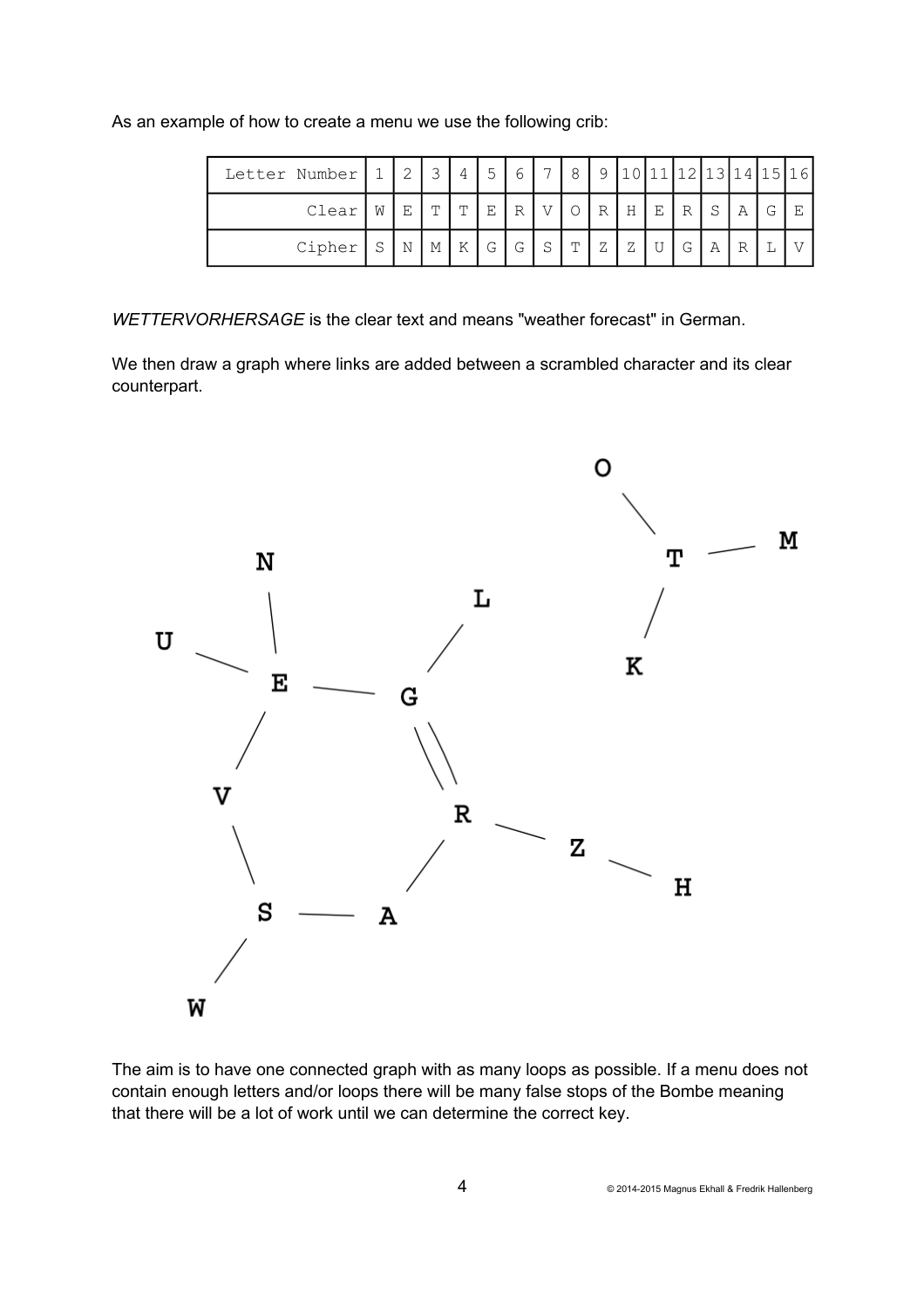The menu now consist of two separated graphs which is generally not wanted. We therefore discard the letters O, T, M, W and K from our menu. It is also convenient to have no more than 12 links in a menu. As mentioned previously, we can test three rotor configurations at the same time if the menu under test uses at most 12 drum banks. We remove the letter W to get only 12 links. Removing W does not break any of the two loops that are present in the menu.

The graph now looks like this:



To this graph we then add additional information. We will assume that the Enigma rotors would be set to ZZZ before the message was encoded, and that no middle rotor turnover had happened. The Bombe considers ZZZ the 'home' position.

Under the circumstances above, the first letter of clear text would have been enciphered with the Enigma rotors set to ZZA, the second letter with ZZB and so on. Write the assumed enigma rotor position for each link in the graph.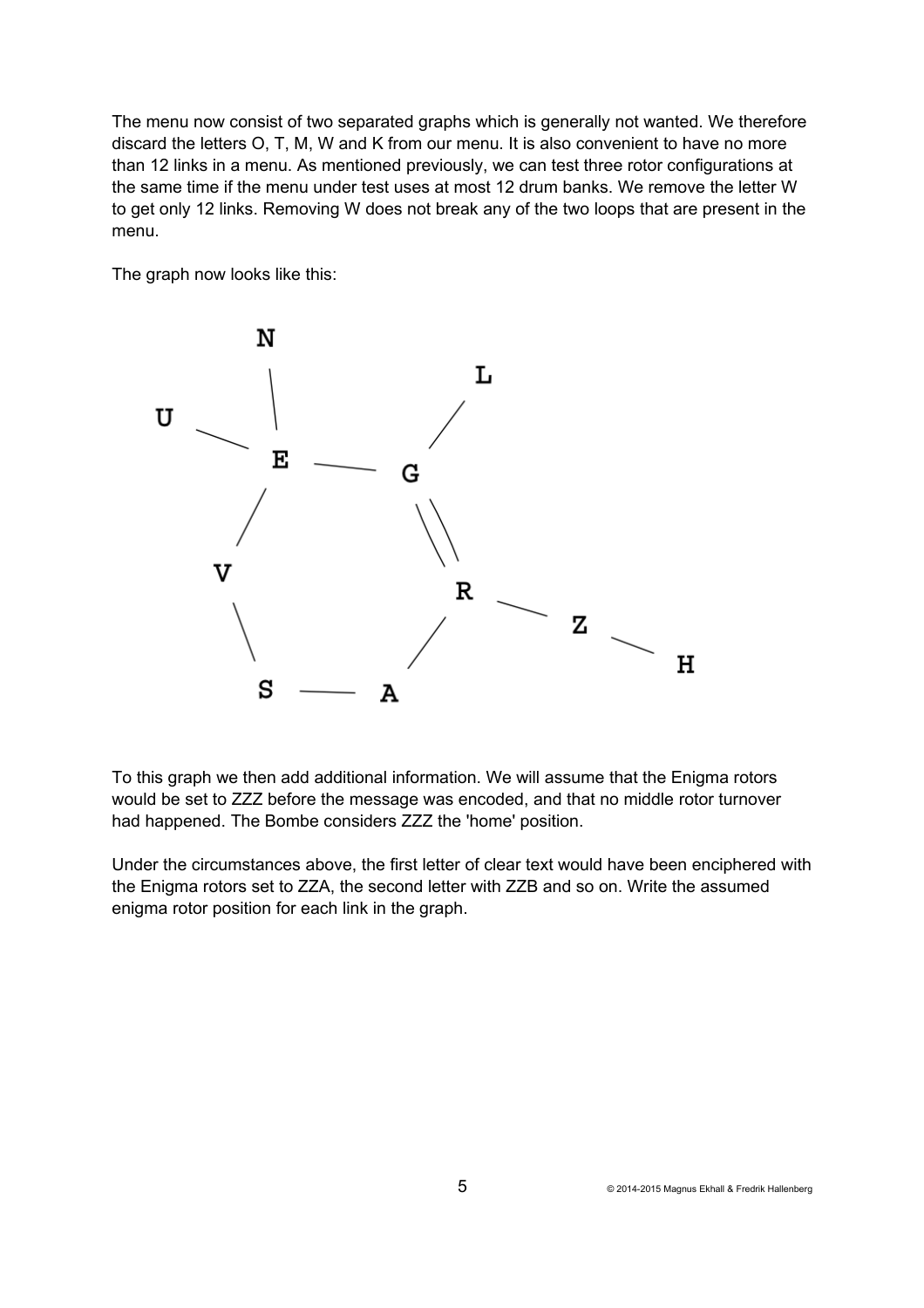The resulting graph:



Assign a drum bank to each link in the graph and write the number of the drum bank in a table together with the assumed rotor position. Try to get a continuous sequence of drum banks following the flow of the graph. This simplifies the way the wires are connected on the back of the Bombe by allowing us to use special bridge connectors that connect the output of one drum bank to the input of the very next one.

We will take the following route through the graph to maximise this effect:  $U \rightarrow E \rightarrow G \rightarrow R$  $-$ > A -> S -> V -> E -> N and H -> Z -> R -> G -> L.

Pick a central letter in the graph and denote it 'input'. This is where the test current will be injected. In this case we will pick the letter G.

Finally we make another table where we map each letter in the graph to the connections that are in use on that letter. For example U is only connected to the input of drum bank 1. E however is connected to both the output of 1 as well as the input of 2, and to the output of 7 and input of 8. When a letter is connected to the output of one bank and the input to the next we write that connection within parenthesis. This is a reminder that we can use a bridge connector for this connection.

The last step is to decide which letter to test. It should be a letter that is present in the menu, but not the same or next to the input letter. We choose A and write this on the menu as "Current entry at A".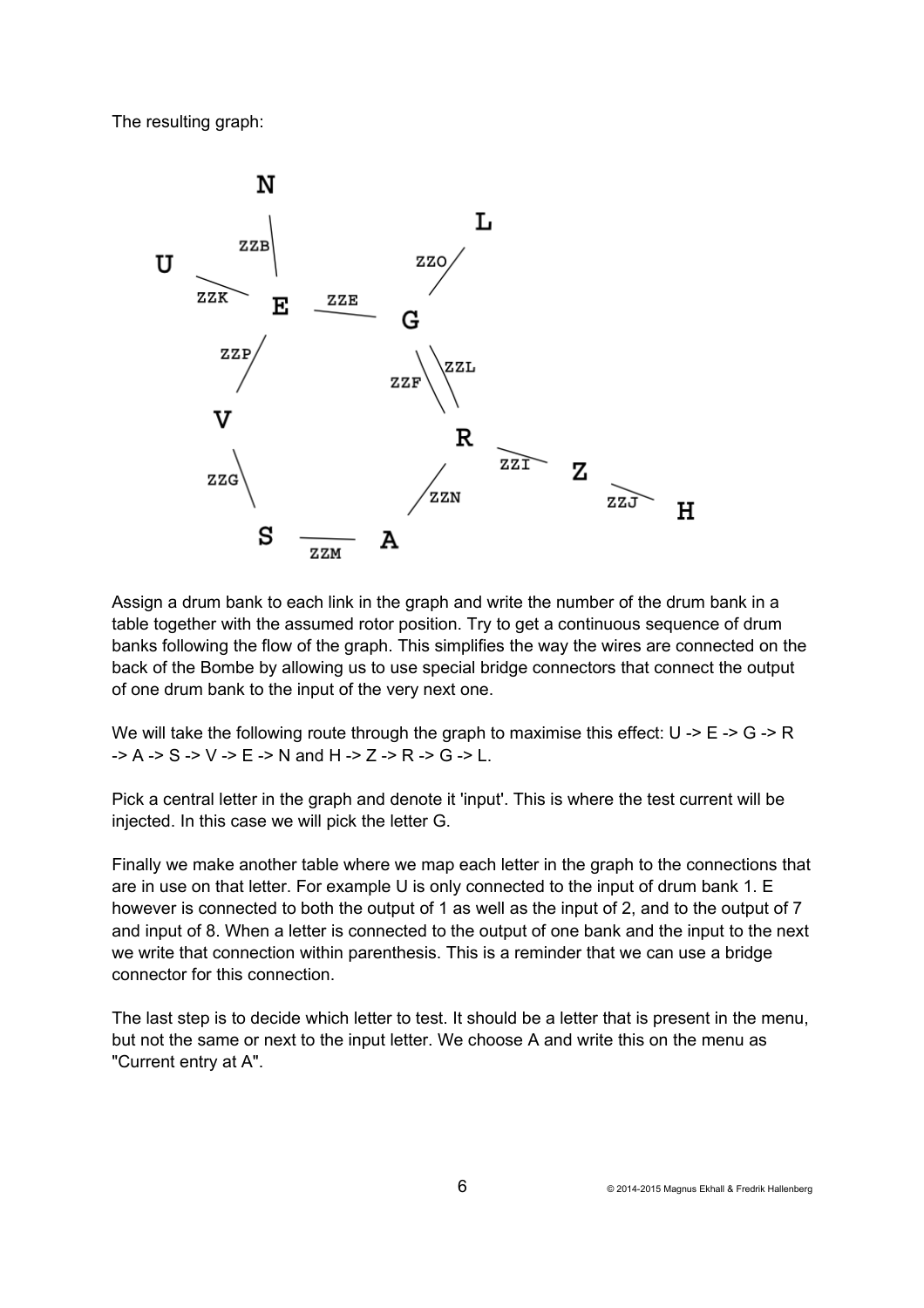| 1: ZZK               |                                                                                                                                                                                                                                                        |
|----------------------|--------------------------------------------------------------------------------------------------------------------------------------------------------------------------------------------------------------------------------------------------------|
| $2:$ ZZE             |                                                                                                                                                                                                                                                        |
| $3:$ ZZF             |                                                                                                                                                                                                                                                        |
| 4: ZZN               |                                                                                                                                                                                                                                                        |
| $5:$ ZZM             |                                                                                                                                                                                                                                                        |
| 6: ZZG               |                                                                                                                                                                                                                                                        |
| 7: ZZP               |                                                                                                                                                                                                                                                        |
| 8: ZZB               |                                                                                                                                                                                                                                                        |
| 9: ZZJ               |                                                                                                                                                                                                                                                        |
| 10: ZZI              |                                                                                                                                                                                                                                                        |
| 11: ZZL              |                                                                                                                                                                                                                                                        |
| 12: ZZO              |                                                                                                                                                                                                                                                        |
| U: 1 in<br>$H: 9$ in | E: $(1 out, 2 in), (7 out, 8 in)$<br>G: (2 out, 3 in), (11 out, 12 in), input<br>R: $(3 out, 4 in), (10 out, 11 in)$<br>A: $(4 \text{ out}, 5 \text{ in})$<br>S: (5 out, 6 in)<br>V: $(6 out, 7 in)$<br>$N: 8$ out<br>Z: (9 out, 10 in)<br>$L: 12$ out |
|                      | Current entry at A.                                                                                                                                                                                                                                    |

This completes the creation of the menu which should now look like this:

This menu will test the hypothesis that A was connected to G on the plug board of the Enigma machine. However, due to the clever construction of the Bombe, even if this hypothesis turns out to be false (which is likely) we will still get the correct plugboard connections**.**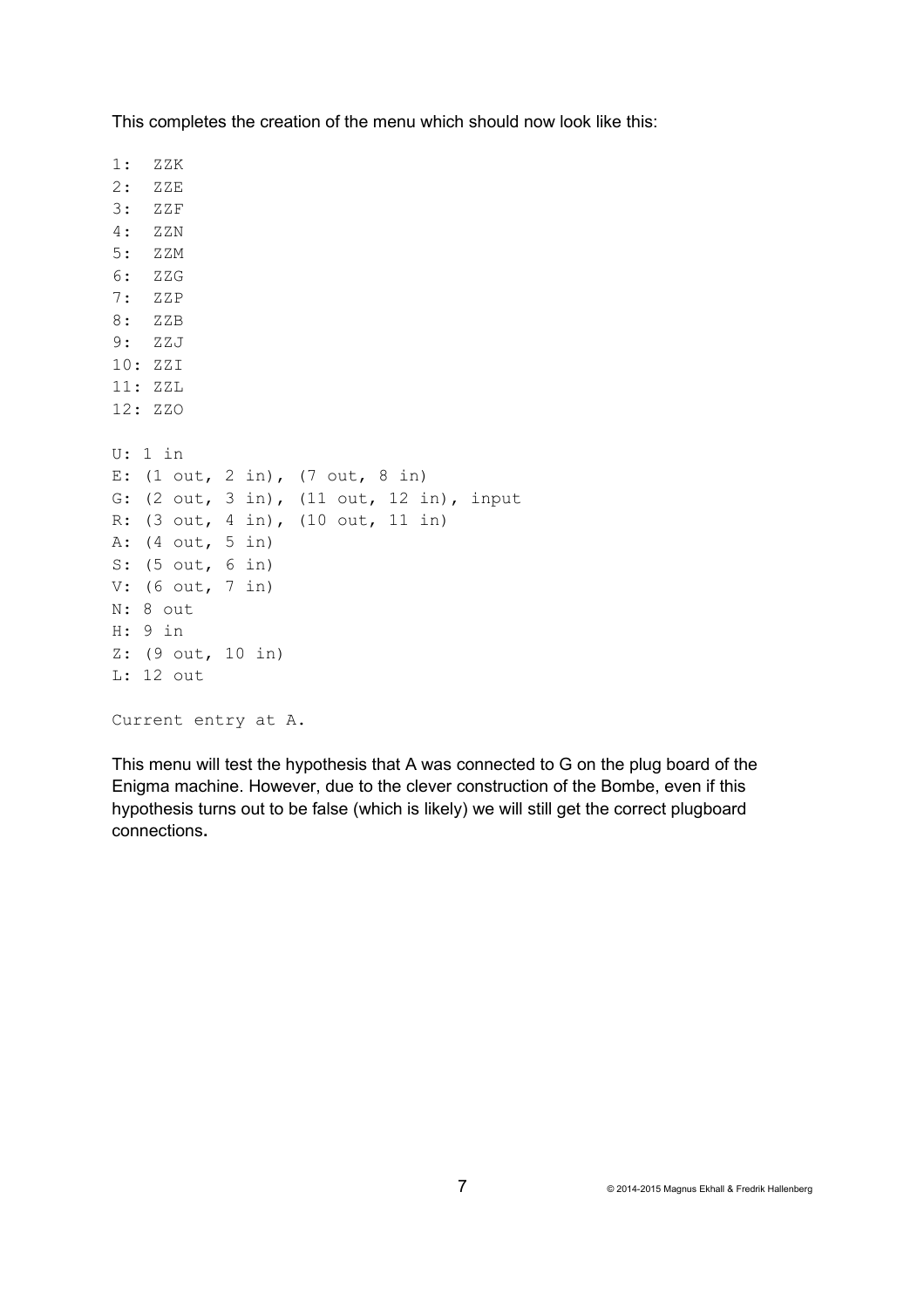

Setting Up the Menu on the Bombe

First we select which set of rotors we will try and in which order. Since we use no more than 12 drum banks we can try three rotor orders at once if we wish. However, for now we will just try one order; II, V, III, which happens to be the correct one.

Seen from the front drum bank 1 consist of the three rotors at the very top left, number 2 is to the right of bank 1 and so on. Select drum bank 1 by clicking on it. A close-up view of the drum bank is shown on the right hand side of the simulator. Press the circular arrow button next to the close-up of the drums until the right rotor order is in place. II on top, V in the middle and III on the bottom. Click the "copy to chain" button to duplicate this rotor order on all the drum banks in the top chain (drum banks 1-12).

Next adjust the drums to the correct letters according to the menu. Drum bank 1 should be set to ZZK; rotate the top drum to position Z, the middle to Z and the bottom drum to K.

Repeat this for the other 11 drum banks and make sure to set the drums to the letters as per the menu.

By default the Bombe simulator is set to use the B reflector. There are cases when other Enigma reflectors have been used. To change this, click on the "Left Side" button then click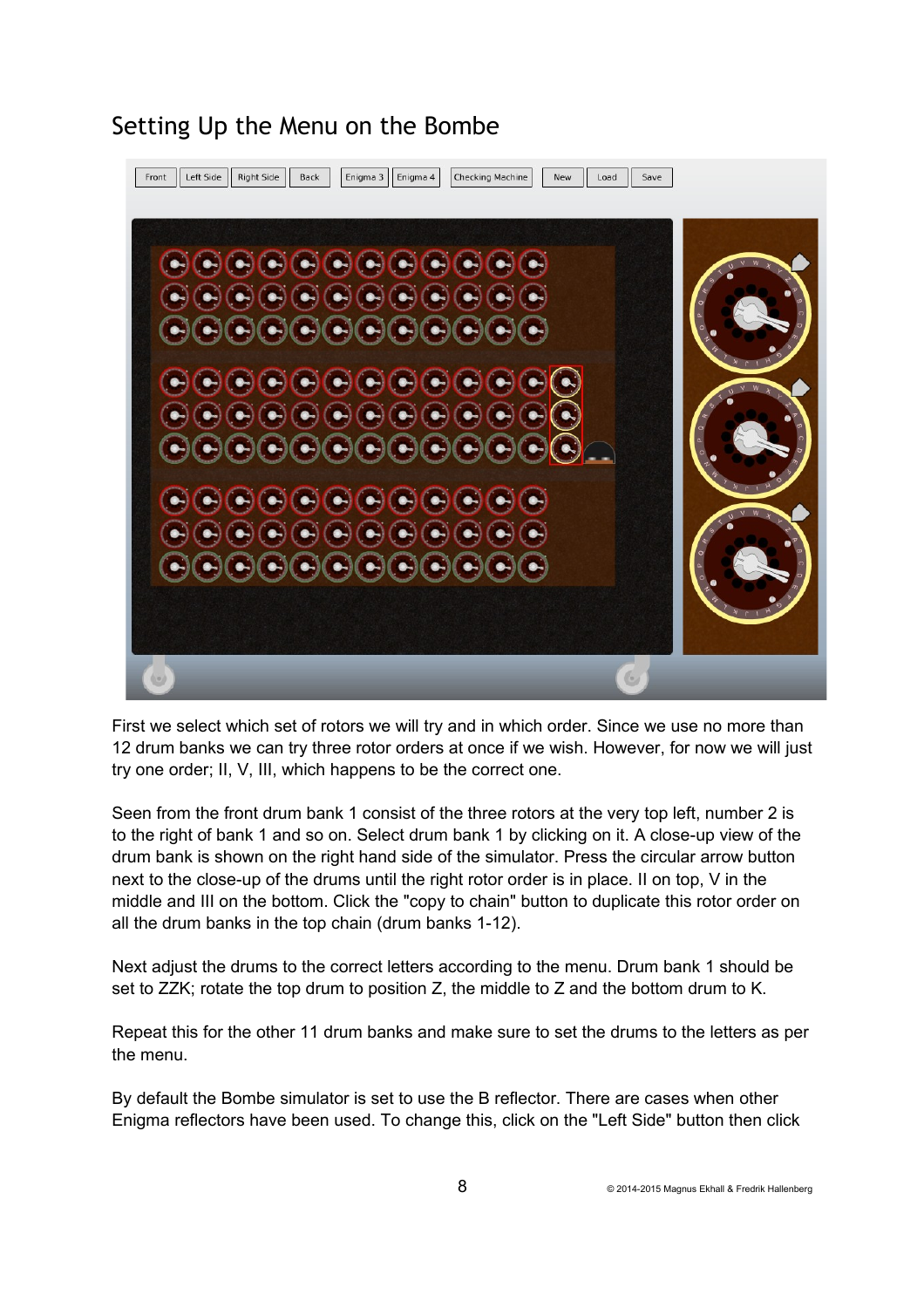on the reflector panel connector to change it. In our case we should leave it as it is, using reflector board B.

The wiring of the menu is done on the back of the Bombe. Click the "Back" button to see an illustration of the jacks on the back of the Bombe. Each jack can connect either a 26-way cable (one lead for each letter in the Enigma alphabet), or a special bridge connector. A bridge connector connects one jack with the one directly beneath it and it also provides a jack of its own. The jacks labelled "CO1" are all connected to each other. The same goes for "CO2" and so on.

First we place the bridge connectors. These should be placed on the connections we wrote within parenthesis. To bridge the output of drum bank 1 to the input of drum bank 2, click on the jack labelled "OUT1". On the context menu that will appear, click "New bridge". Repeat this for all possible bridge positions in the menu.

We then proceed to connect the entire menu from top to bottom, starting at U. According to the menu U should be connected to the input of drum bank 1. Click on the jack labelled U in the leftmost column of jacks. The three columns of jacks with A-Z-labels are connections to something called a diagonal board. There are three diagonal boards on the Bombe.

The next letter on the menu, E, is connected to two bridges. We therefore need to use one of the sets of common jacks. First connect the E jack to one of the jacks labelled CO1, it does not matter which one. Do this by first clicking on one of the jacks and select "New Cable". A Cable will appear connected between the selected jack and the closest free jack. Click and drag the connectors of the cable so that it stretches from E to CO1. Then create a new cable, this time from one of the other CO1 jacks to the jack on the bridge connector spanning OUT1 and IN2. Add a third cable connecting yet another CO1 with the jack on the bridge connector between banks 7 and 8. This completes the E-line on the menu.

Continue like this for all letters on the menu. The current input, which we selected at letter G, is one of the jacks labelled CH. Select CH1 as input for this menu.

Click on the "Right Side" button. You will now see a section of the right side with a lot of switches, a letter-box display and a lever (next to the letter-box). There are four columns of switches, one for each set of 12 drum banks (chains) of the Bombe, and one auxiliary chain that can be used for more advanced menus. There are one on/off switch for each chain, and then one switch per letter in the Enigma alphabet. This allows the user to select on which of the 26 terminals (A-Z) a test current will be injected. To see the switches in the bottom, drag the red rectangle in the small view to the left. Below the A switches there are three switches. "Carry Home" is used to enable the carry mechanism on all drums until they are in the initial, or home, position. It is a way to quickly reset the Bombe to its starting state. "Double Input" is used, sometimes together with the Aux Chain, for advanced menus and will not be discussed further. "Carry" is enabled to start the regular carry mechanism so that the middle drums advance one step for each full revolution of the fast drums and so on. Switch on the following three switches: "Chain 1" at the top, the switch "A" of Chain 1 and "Carry" at the bottom.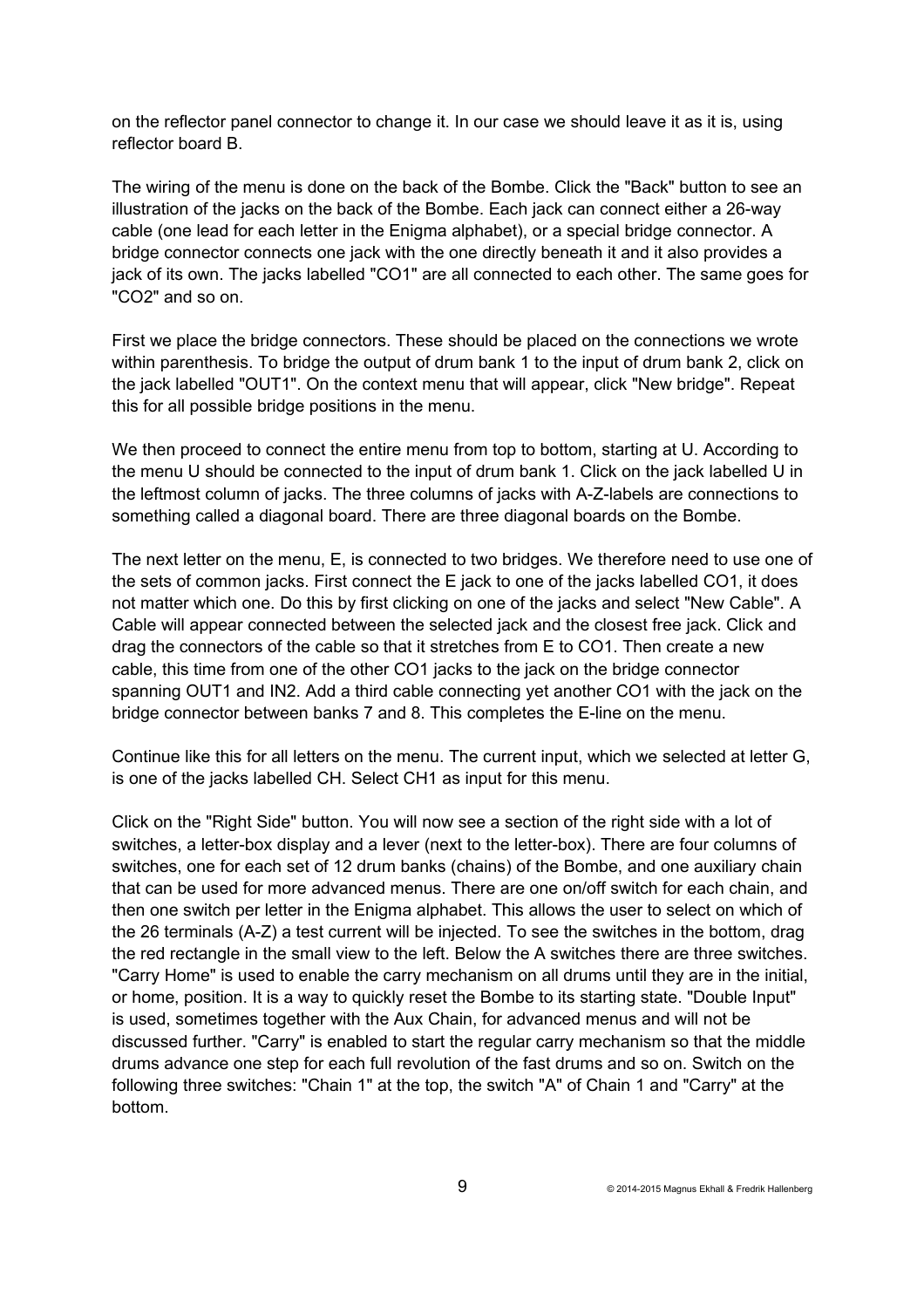## Running the Bombe

The menu is now set up and the Bombe is ready to start working. On the Bombe front, to the right of the three golden indicator drums, are two buttons. The left button starts the Bombe. The right button stops the Bombe. Press the start button and watch as the drums spins; the Bombe has now started to search through a part of the Enigma key space for a setting that satisfies the current menu.

## Dealing with Bombe Stops

It is likely (and was actually desired in order to verify that the Bombe was working as it should) that there will be more than one stop before the Bombe has finished searching though the current part of the key space. Only one of these stops will be the correct stop corresponding to what was used on the Enigma machine. The other stops are random; a result of mathematical probability. Each stop has to be checked for validity. We do that with the Checking Machine.

When the Bombe stops the first time the golden indicators show: SNY and the letterbox display on the side of the Bombe indicates the letter D. We write this as SNY:D. Once the stop has been written down the Bombe can be restarted to continue its search. This is done by first pressing the start button on the front (the left of the two buttons), and then briefly lifting the lever to the left of the letter box display on the side of the Bombe. While the Bombe continues to search, the first stop can be tested on the Checking Machine.

# The Checking Machine

Clicking the button labelled "Checking Machine" shows a view of the Checking Machine seen from above. The Checking Machine is similar to the Enigma, it has a keyboard, four drums, a reflector and lamps to show a scrambled letter. However, it does not have a plugboard and also no mechanisms to move the drums.

To the left is a cartridge that acts as the reflector. It can be replaced to match different reflectors. Since the B reflector was used for this message and B is the default on the simulator we do not have to change this. Since our message stems from a three rotor Enigma a dummy drum with a one-to-one mapping of the letters of the alphabet is used to the far left. The dummy drum is yellow with no letter markings. Click the arrow above the other three drums until they are set up as the Bombe: II, V, III (from left to right). On a piece of paper, write down the letters from the menu in a column:

- U: E:
- $G:$
- R:
- A:
- S:
- $V \cdot$
- $\mathbf{M}$ .
- $H:$
- Z:
- $T_{\perp}$ :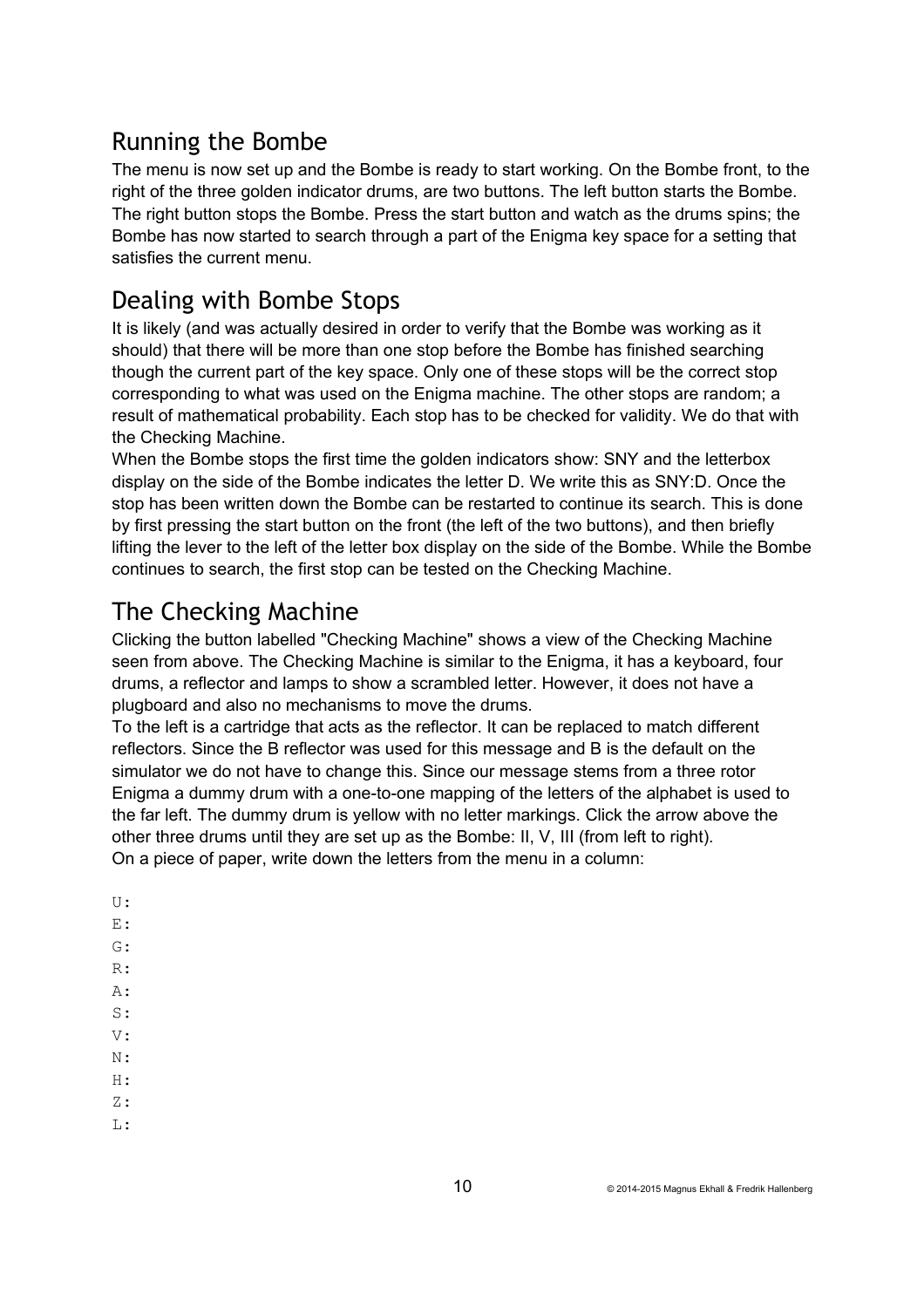Next, set the rings on the drums to the letters indicated on the stop, in this case: SNY. To set the drum rings, hold down the shift key while rotating the drum with the mouse. If you are using a touch device you can hold one finger anywhere on the screen at the same time as you rotate the drum with another finger. The ring setting is indicated with a small black dot on the outer rim of the drum. When you are done the dots should be by the S. N and Y letters respectively.

The Bombe suggested that on the Enigma plugboard the letter G is connected to the letter D. Write the letter D next to G.

On the menu graph, if we want to move from the letter G (our selected input letter), to the letter E we need to set the drums to ZZE. Rotate the drums on the Checking Machine to ZZE. If we now press the D key (the suggested plug board connection of G, also called stecker partner) we will see what the possible stecker partner of E is. In this case P lights up; write P next to E. Using this newly found stecker partner of E we can now use that to check the possible stecker partners to the letters in the menu graph that connects to E and so on. Continue to follow each link in the graph in this manner and make a note of all the suggested stecker partners. If you arrive at a letter for which you already have a stecker partner, the same letter should be the result. If it is not, then this stop is false and we need to go back to the Bombe and find a new one. Remember that a letter can very well have itself as a stecker partner. This is the same thing as an unconnected letter on the plug board on the Enigma and is sometimes called a self-steckered letter.

The complete result for this stop should look like this:

U: W E: P G: D R: P A: X S: Q V: I N: T H: H Z: X  $L: \Omega$ 

Here we have two contradictions: X cannot be connected to both Z and A, and P cannot be connected to E and R.

This stop is therefore false.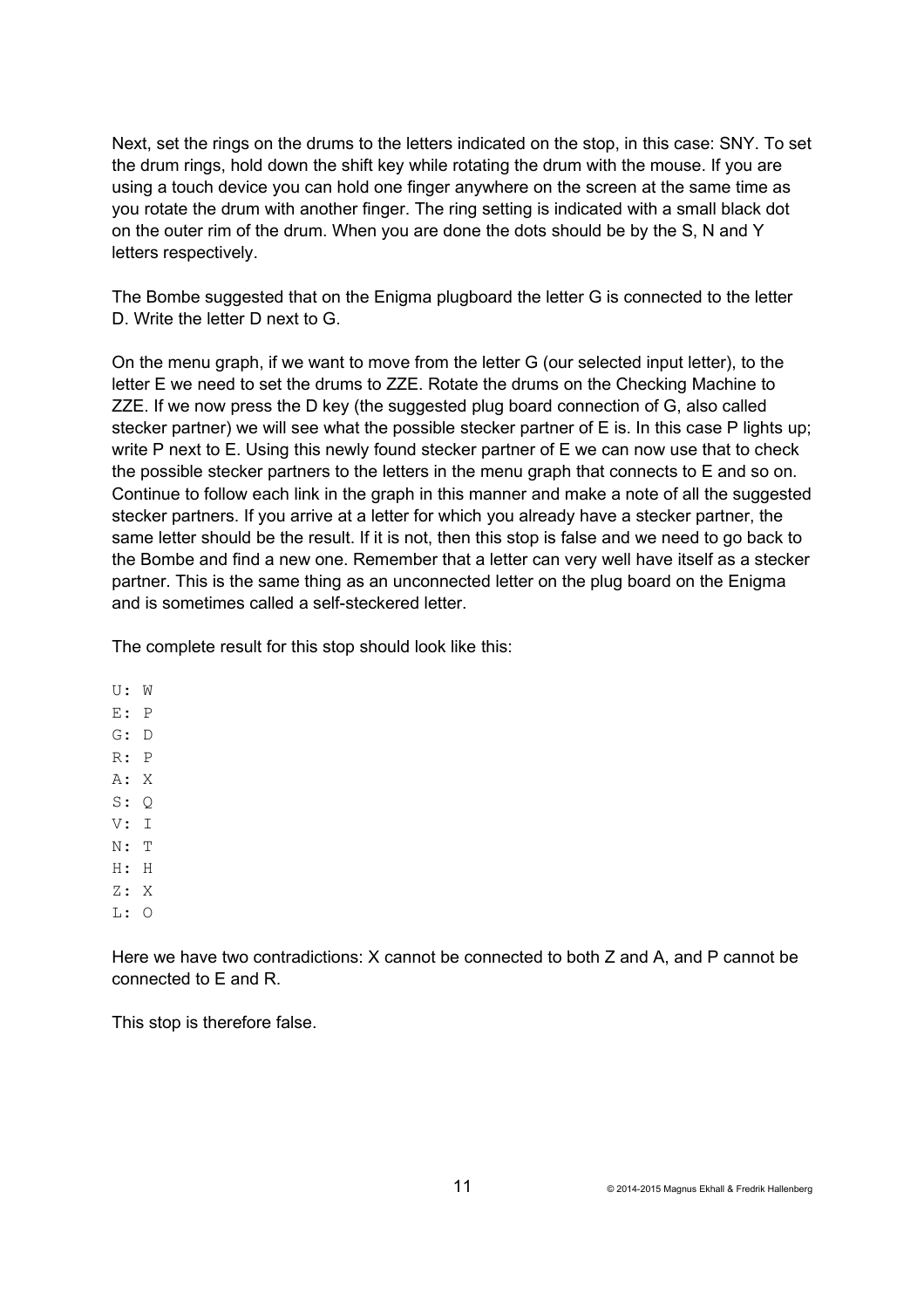The next stop of the Bombe should be DKX:Q. Repeat the procedure on the Checking Machine, this time with the rings on the Checking Machine set to D, K, X and the suggested stecker partner of our input letter G on the menu is now Q. Once all links in the graph are tested the result should be:

- U: F
- E: T
- G: Q
- R: R
- A: D
- S: S
- V: N
- N: V H: M
- Z: P
- L: J

In this case there are no contradictions. Instead it is reassuring that V has N as a stecker partner and that N has V. This stop, DKX:Q, passes the test and is worth investigating further. Even though we found no contradictions there is a possibility that it still is not the correct solution.

## Getting the Enigma Message Key

To investigate a possible key further we will use a simulation of a real Enigma machine. Click on the button labelled "Enigma 3"; this will show a simulation of a three rotor Enigma, seen from above. To the top right of the Enigma machine is a box of spare rotors and another reflector. Under the rotor box is an area where clear and encrypted letters will appear when you type.

First we will set up the Enigma machine as we currently think it should be set up. Click on the grey/red knob that is either left of the P lamp or right of the L lamp. This will "unscrew" the lid and open up the Enigma. Click and drag the rotor until the right rotors, II V III, are in place left to right.

Next we set the ring settings to DKX. First press the "Set Rings" button to enable ring setting mode. Now click and drag up or down on an installed rotor to set the rings to D, K and X respectively.

Close the lid of the Enigma by pressing one of the two grey/red knobs again.

Set the rotor starting position to ZZZ by dragging up or down on each rotor.

Next we will connect the plug board settings we know of. Click on the plug board connectors that can be seen on the bottom edge of the Enigma machine. This should give you a front view of the plugboard itself. Ten cables are available just under the plug board. Connect these as per the results from the Checking Machine: U to F, E to T and so on. Letters that should be connected to themselves (R and S) should be left unconnected. The default state of a letter is to be self-connected.

With all the cables connected, click on a key on the Enigma keyboard (seen on the top edge) to get back to the top view of the Enigma machine.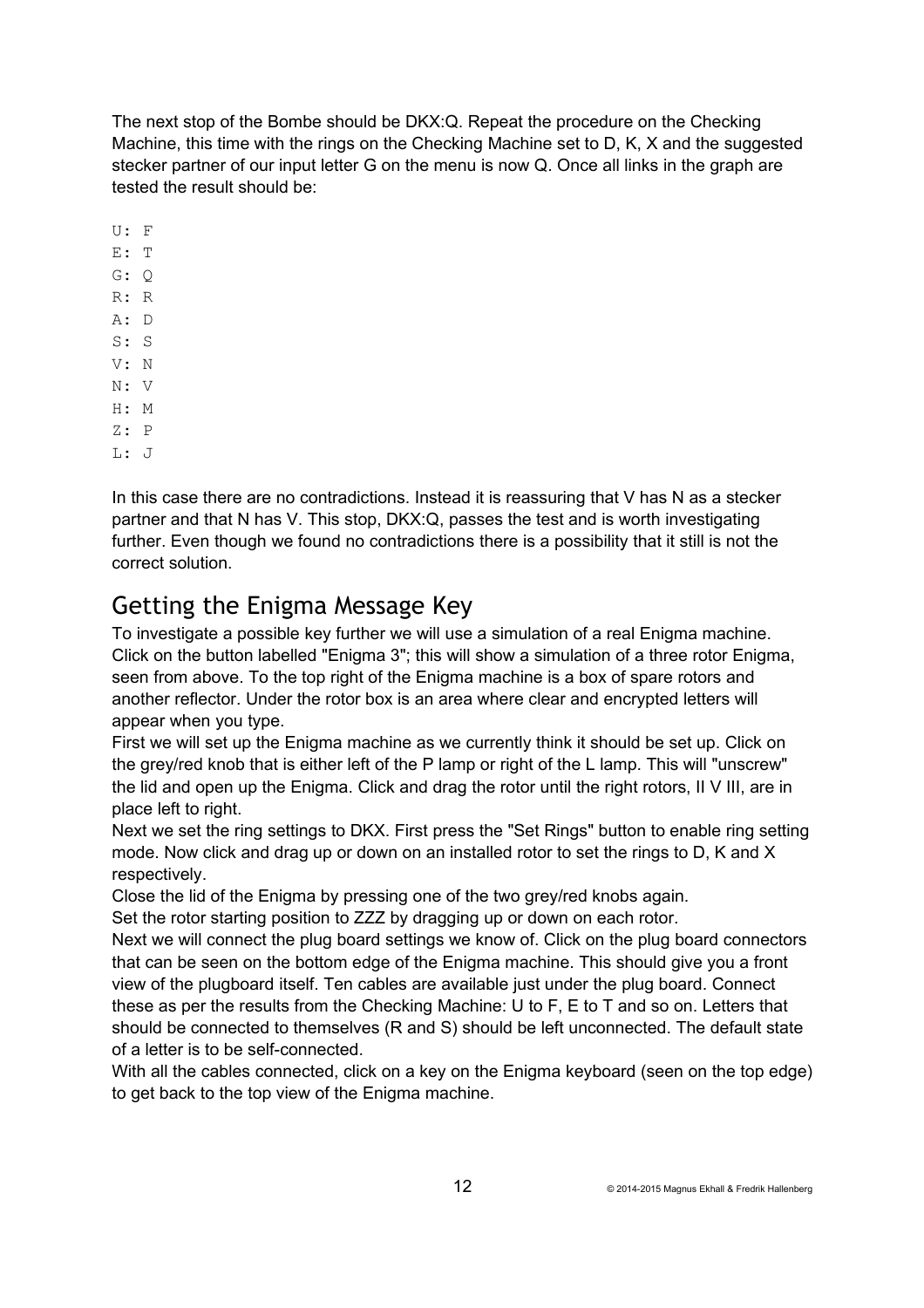To compensate for the previously mentioned errors on the Bombe drums (*see page 2*), and given that we are using rotors II, V and III, we translate our assumed starting position ZZZ into YWY.

Now, let's try to decrypt the message! With the starting position set to YWY, take the position of an Enigma operator receiving an encrypted message. Type in the ciphertext SNMKGGSTZZUGARLV. The result is similar to what we want, but not quite right: WETCERVXRHERSAGE. The C and the X are not the expected letters. This is most likely because we do not know of all the plugboard connections yet.

Let's look at C first. We tried to decrypt the letter K and got C instead of the expected letter T. We could then potentially get the desired letter T by connecting a cable between C and T on the plugboard. However, T already has a cable - connected to E. So our next strategy is to find a letter which, enciphered through the rotors alone at the rotor position of this letter (ZZD in Bombe rotors), would be enciphered to E. Since E is connected to T this would result in the desired output. Go back to the Checking Machine and set the drums to ZZD. Press the keys on the keyboard until you find the one letter that enciphers into E. That letter is I. On the plugboard, connect a wire between I and K.

Looking at the next problem, we got an X but wanted an O. Neither X nor O has a cable connected. Connect the last cable between X and O.

Reset the Enigma to YWY and try to decrypt the ciphertext again. We now get the expected result: WETTERVORHERSAGE.

All the letters in our crib are now correctly deciphered. Does this mean that we have the correct key? Yes and no. Since we have all ten plugboard pairs, that part of the puzzle is most likely solved (given that our two guesses proves correct). But the ring setting and the rotor starting positions are probably not entirely correct.

If we had a longer section of ciphertext than just the part of the crib (which must have been the normal case) then at some point it would be expected that the text being deciphered would switch from understandable text to gibberish. If such a sudden switch from clear to scrambled text appears it is fair to assume that what happened was that the leftmost and/or middle-rotor has advanced one step where it should not have. This can happen either on "our" side or it could have happened for the original cipher clerk, but not us. When we suspect that a turnover has occurred at the wrong position, we can adjust the ring and starting position one step at a time until we find the correct notch position. In the worst case we need to do this 25 times per rotor, so this is not an overly difficult process. It should be noted that if a turnover happens in the middle of the crib the process as described in this document will not work.

#### Summary

We have now seen an example of how an encrypted Enigma message can be broken given a crib. From the crib a menu was created and this menu was then used to set up the Bombe for the message in question. The Bombe stops were checked in the Checking Machine, and the promising stop was further processed in an Enigma machine to get a more complete key.

We cheated a little by knowing in advance which rotors and reflector were used and in which order the rotors were mounted in the Enigma. In practice the same menu would have been